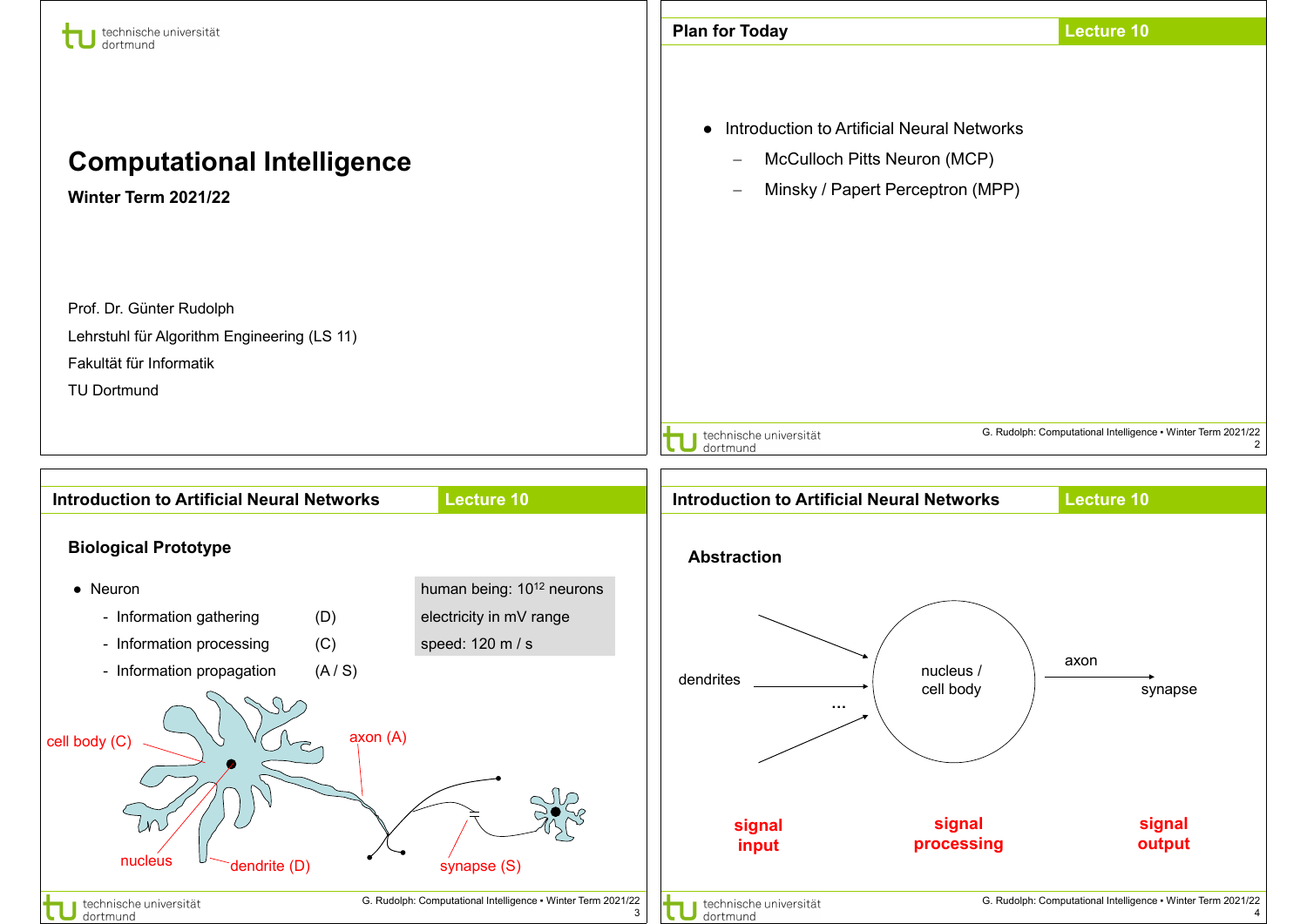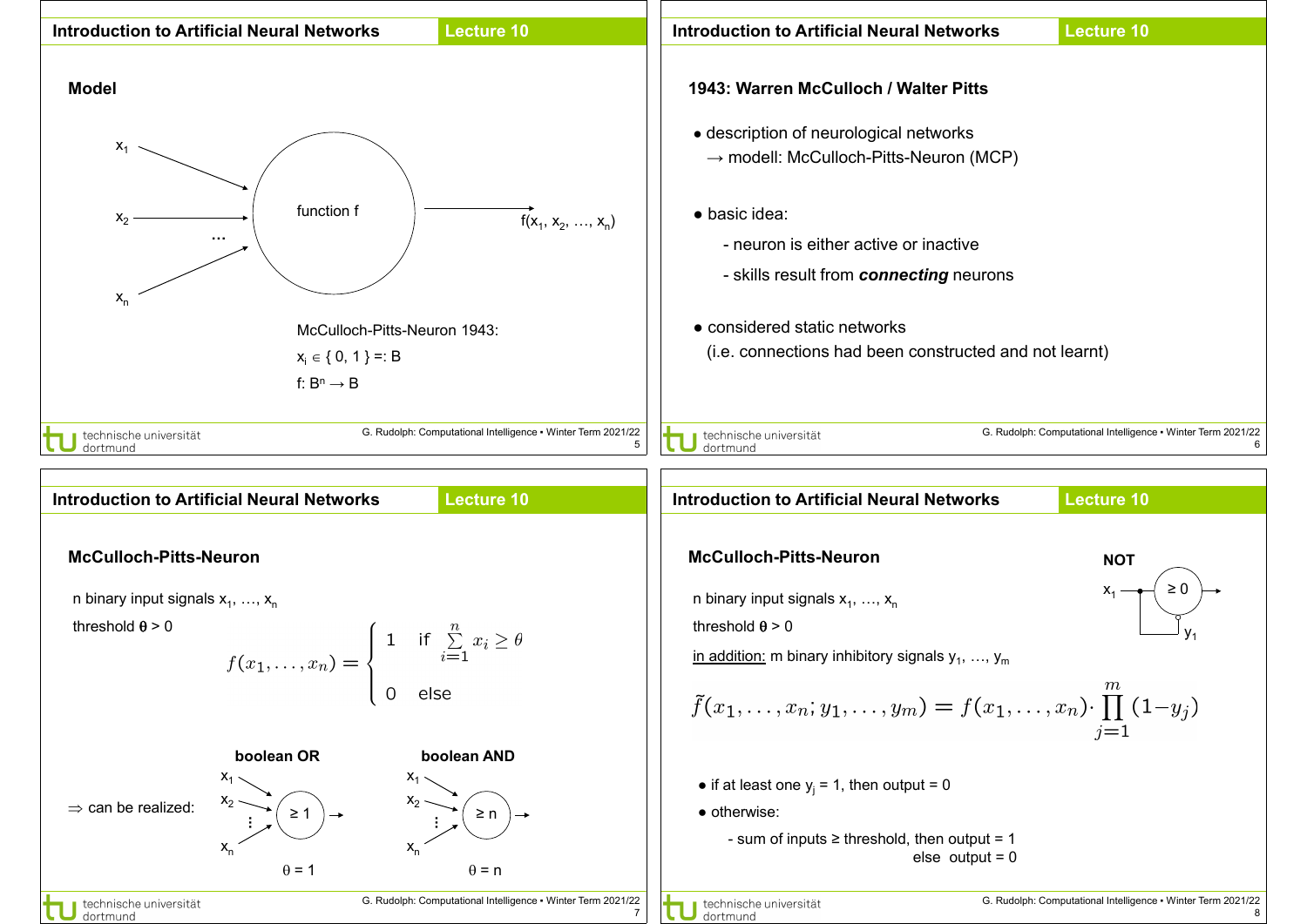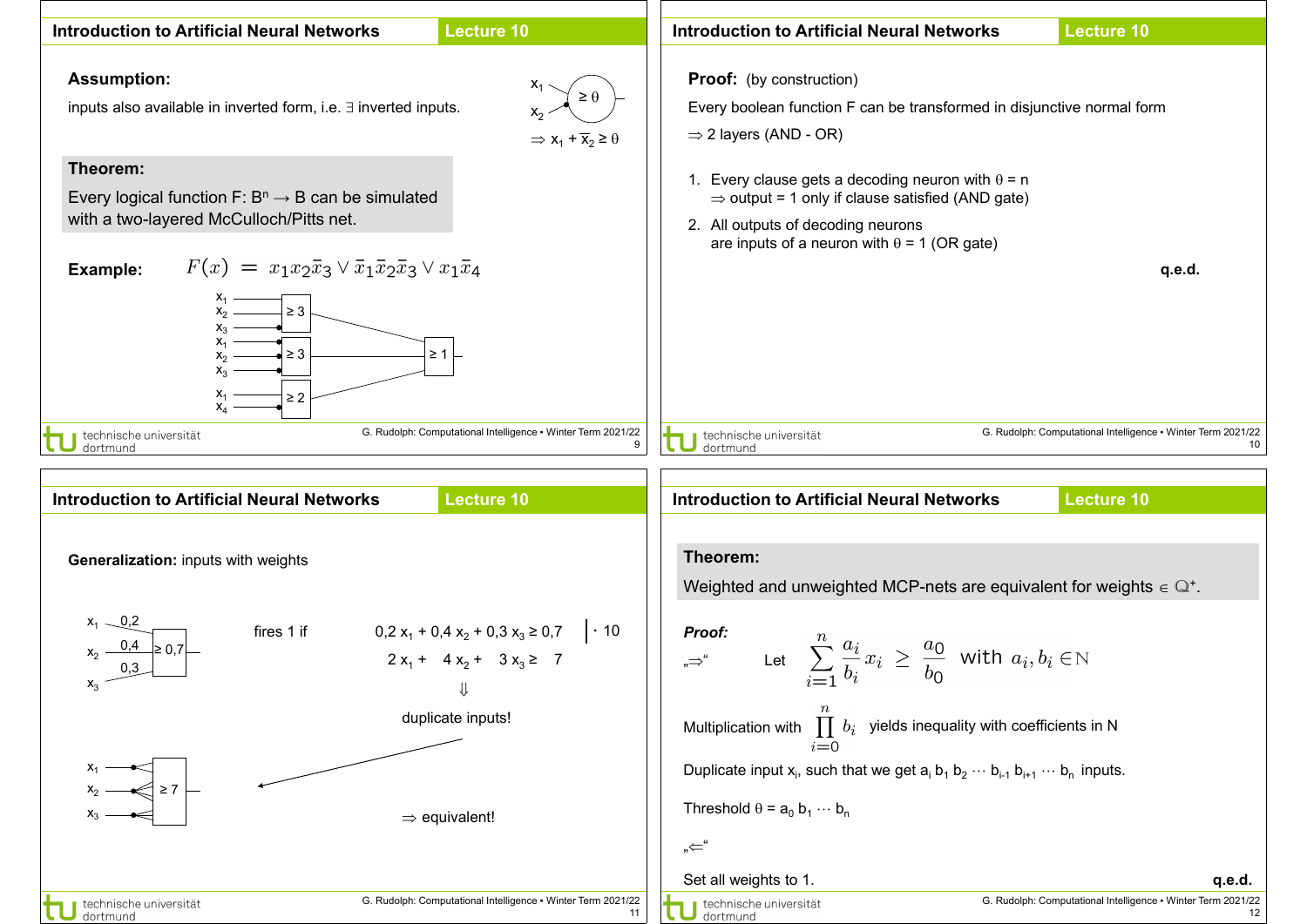

 $\bullet$  consequence: research funding for ANN cut down extremely ( $\sim$  15 years)

15

contradiction!

G. Rudolph: Computational Intelligence ▪ Winter Term 2021/22

 $\Rightarrow$  W<sub>1</sub> + W<sub>2</sub> <  $\theta$ 

0 1

∎ technische universität

dortmund

1 1 0

 $W_1 X_1 + W_2 X_2 \geq \theta$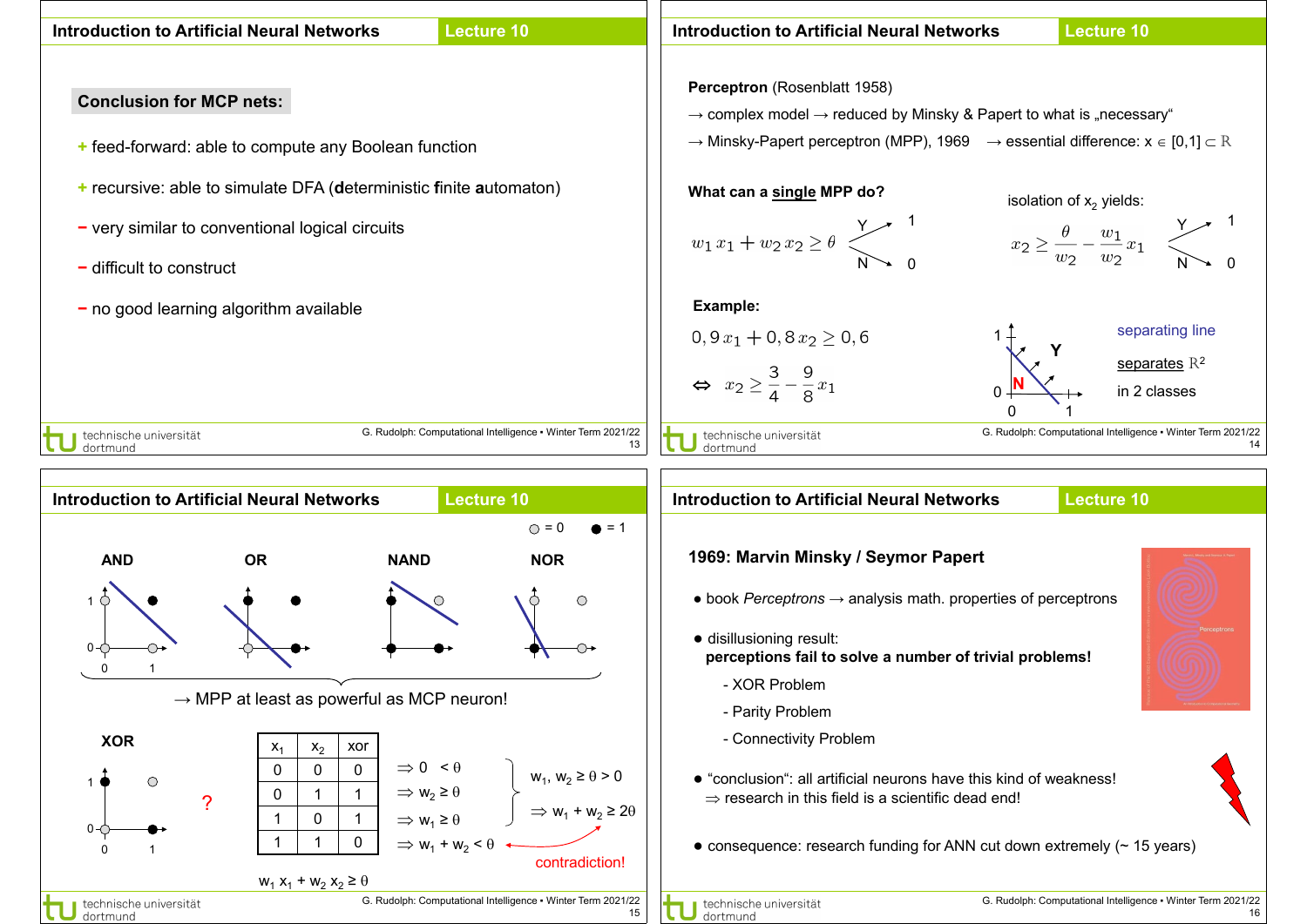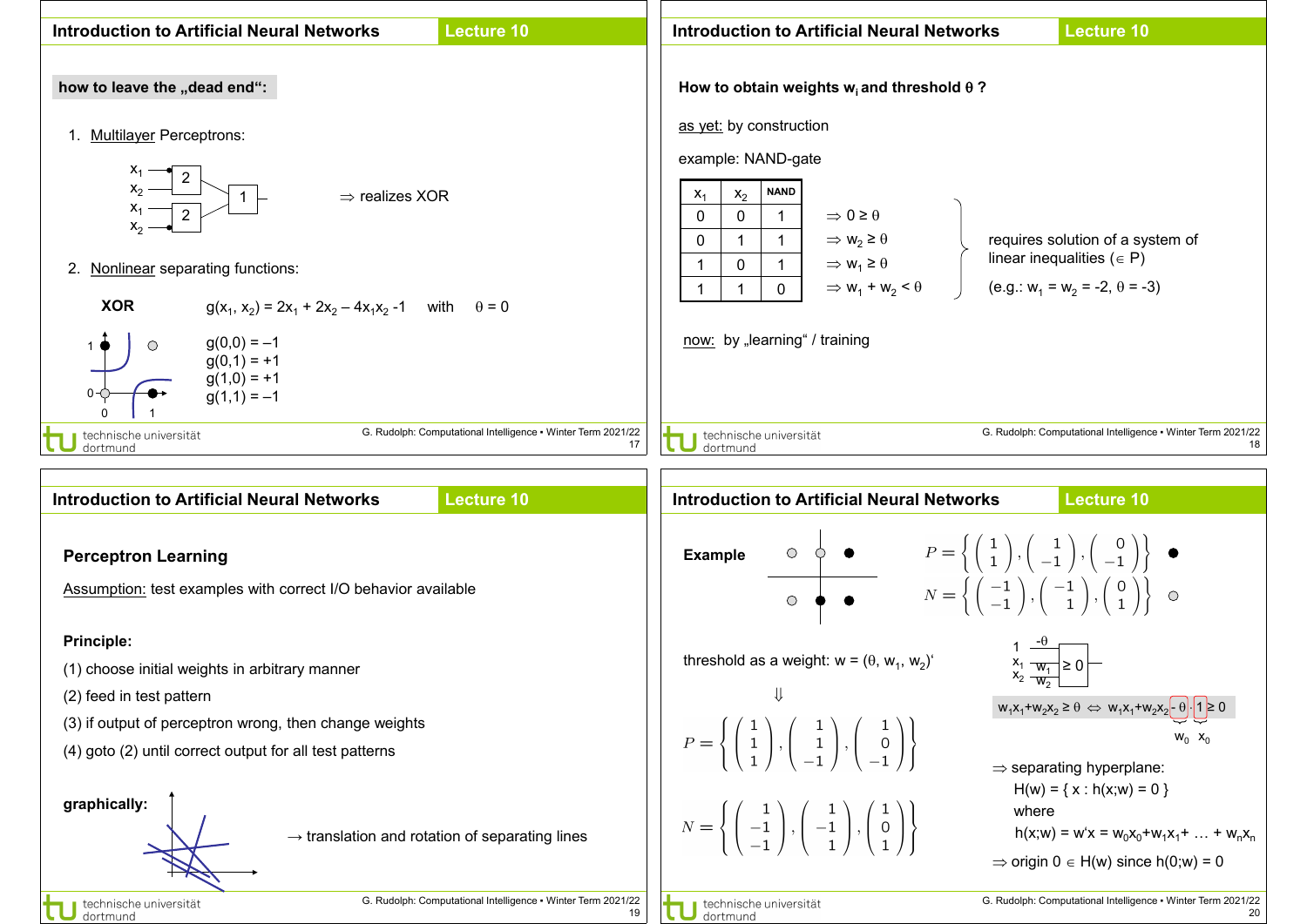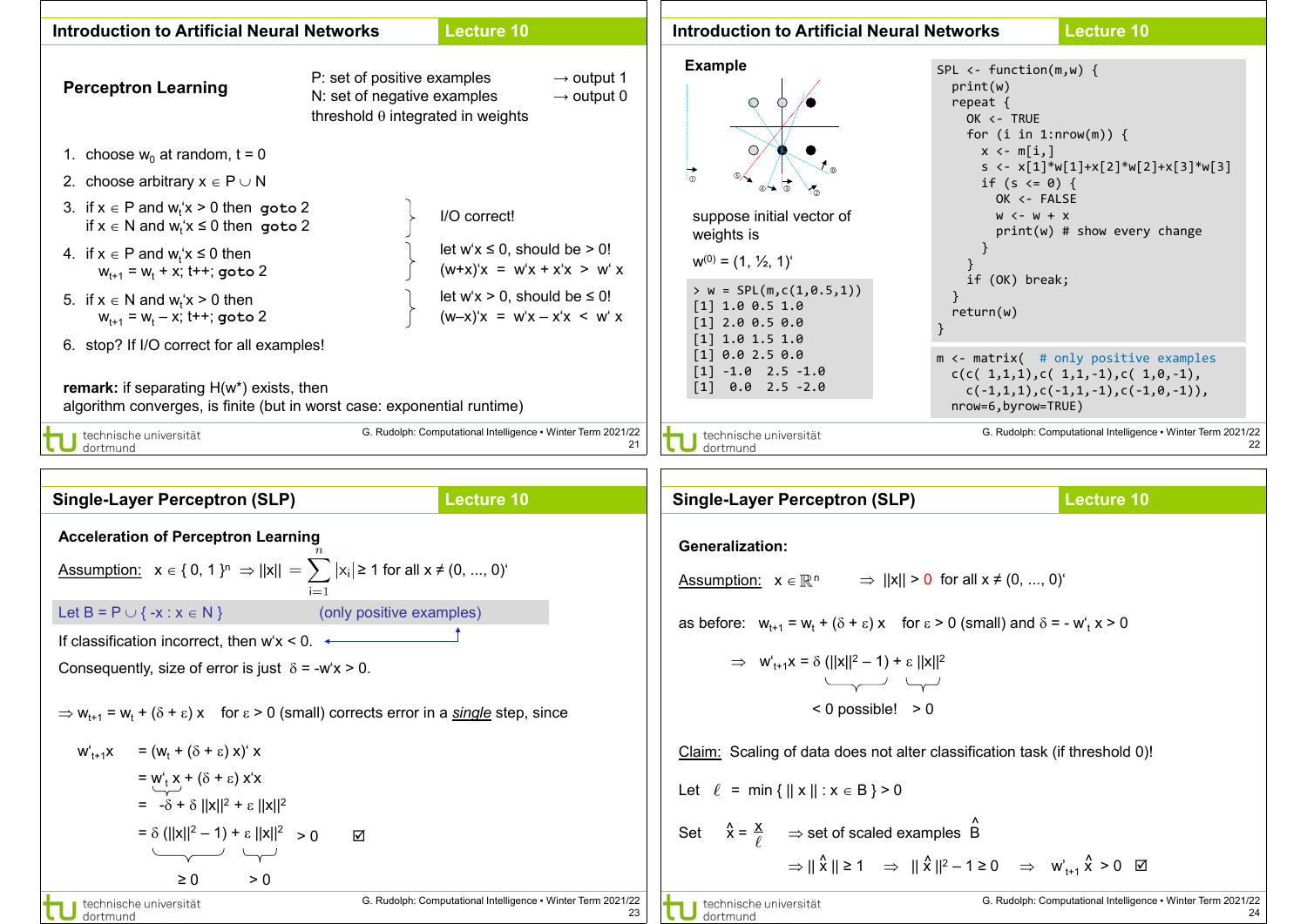| <b>Single-Layer Perceptron (SLP)</b>                                                                                                                                                                                                                                                                                                                                                                                                                                                                                                                                                                                                                                                                                                                                                                                            | <b>Lecture 10</b>                                                  | <b>Single-Layer Perceptron (SLP)</b>                                                                                                                                                                                                                                                                                                                                                                                                                                                                      | <b>Lecture 10</b>                                                                             |
|---------------------------------------------------------------------------------------------------------------------------------------------------------------------------------------------------------------------------------------------------------------------------------------------------------------------------------------------------------------------------------------------------------------------------------------------------------------------------------------------------------------------------------------------------------------------------------------------------------------------------------------------------------------------------------------------------------------------------------------------------------------------------------------------------------------------------------|--------------------------------------------------------------------|-----------------------------------------------------------------------------------------------------------------------------------------------------------------------------------------------------------------------------------------------------------------------------------------------------------------------------------------------------------------------------------------------------------------------------------------------------------------------------------------------------------|-----------------------------------------------------------------------------------------------|
| Theorem:<br>Let X = P $\cup$ N with P $\cap$ N = $\emptyset$ be training patterns (P: positive; N: negative examples).<br>Suppose training patterns are embedded in $\mathbb{R}^{n+1}$ with threshold 0 and origin 0 $\notin$ X.<br>If separating hyperplane H(w) exists,<br>then scaling of data does not alter classification task!<br>Proof:<br>Suppose $\exists x \in P \cup N$ with $  x   < 1$ and let $\ell$ = min{ $  x   : x \in P \cup N$ } > 0.<br>Set $\hat{x} = \frac{1}{\ell} x$ so that $\hat{P} = \{\frac{x}{\ell} : x \in P\}$ and $\hat{N} = \{\frac{x}{\ell} : x \in N\}.$<br>Suppose $\exists w$ with $\forall \hat{x} \in \hat{P} : w' \hat{x} > 0$ and $\forall \hat{x} \in \hat{N} : w' \hat{x} \leq 0$ .<br>Then holds:<br>$w' \hat{x} > 0 \Leftrightarrow w' \frac{x}{e} > 0 \Leftrightarrow w' x > 0$ |                                                                    | There exist numerous variants of Perceptron Learning Methods.<br>Theorem: (Duda & Hart 1973)<br>If rule for correcting weights is $w_{t+1} = w_t + \gamma_t x$ (i.e., if $w_t x < 0$ ) and<br>1. $\forall$ $t \ge 0$ : $\gamma_t \ge 0$<br>2. $\sum_{t=0}^{\infty} \gamma_t = \infty$<br>3. $\lim_{m\to\infty} \frac{\sum\limits_{t=0}^{m} \gamma_t^2}{\left(\sum\limits_{t=0}^{m} \gamma_t\right)^2} = 0$<br>then $w_t \rightarrow w^*$ for $t \rightarrow \infty$ with $\forall x: x^2 \cdot w^* > 0$ . |                                                                                               |
| $w' \hat{x} \leq 0 \Leftrightarrow w' \frac{x}{e} \leq 0 \Leftrightarrow w' x \leq 0$                                                                                                                                                                                                                                                                                                                                                                                                                                                                                                                                                                                                                                                                                                                                           |                                                                    | <b>e.g.:</b> $\gamma_t = \gamma > 0$ or $\gamma_t = \gamma / (t+1)$ for $\gamma > 0$                                                                                                                                                                                                                                                                                                                                                                                                                      |                                                                                               |
|                                                                                                                                                                                                                                                                                                                                                                                                                                                                                                                                                                                                                                                                                                                                                                                                                                 | q.e.d.                                                             |                                                                                                                                                                                                                                                                                                                                                                                                                                                                                                           |                                                                                               |
| technische universität<br>dortmund                                                                                                                                                                                                                                                                                                                                                                                                                                                                                                                                                                                                                                                                                                                                                                                              | G. Rudolph: Computational Intelligence • Winter Term 2021/22<br>25 | technische universität<br>dortmund                                                                                                                                                                                                                                                                                                                                                                                                                                                                        | G. Rudolph: Computational Intelligence • Winter Term 2021/22<br>26                            |
|                                                                                                                                                                                                                                                                                                                                                                                                                                                                                                                                                                                                                                                                                                                                                                                                                                 |                                                                    |                                                                                                                                                                                                                                                                                                                                                                                                                                                                                                           |                                                                                               |
| <b>Single-Layer Perceptron (SLP)</b>                                                                                                                                                                                                                                                                                                                                                                                                                                                                                                                                                                                                                                                                                                                                                                                            | <b>Lecture 10</b>                                                  | <b>Single-Layer Perceptron (SLP)</b>                                                                                                                                                                                                                                                                                                                                                                                                                                                                      | <b>Lecture 10</b>                                                                             |
| as yet: Online Learning<br>$\rightarrow$ Update of weights after each training pattern (if necessary)                                                                                                                                                                                                                                                                                                                                                                                                                                                                                                                                                                                                                                                                                                                           |                                                                    | find weights by means of optimization                                                                                                                                                                                                                                                                                                                                                                                                                                                                     | Let $F(w) = \{x \in B : w'x < 0\}$ be the set of patterns incorrectly classified by weight w. |
| <b>Batch Learning</b><br>now:<br>$\rightarrow$ Update of weights only after test of all training patterns                                                                                                                                                                                                                                                                                                                                                                                                                                                                                                                                                                                                                                                                                                                       |                                                                    | Objective function: $f(w) = -\sum w'x \rightarrow min!$                                                                                                                                                                                                                                                                                                                                                                                                                                                   |                                                                                               |
| $\rightarrow$ Update rule:<br>$W_{t+1} = W_t + \gamma \sum x$<br>$(\gamma > 0)$<br>$\begin{array}{c} w_t' x \leq 0 \\ x \in B \end{array}$                                                                                                                                                                                                                                                                                                                                                                                                                                                                                                                                                                                                                                                                                      |                                                                    | Optimum:<br>$f(w) = 0$                                                                                                                                                                                                                                                                                                                                                                                                                                                                                    | iff $F(w)$ is empty                                                                           |
| vague assessment in literature:                                                                                                                                                                                                                                                                                                                                                                                                                                                                                                                                                                                                                                                                                                                                                                                                 |                                                                    | Possible approach: gradient method<br>$(\gamma > 0)$<br>$W_{t+1} = W_t - \gamma \nabla f(W_t)$                                                                                                                                                                                                                                                                                                                                                                                                            | converges to a local<br>minimum (dep. on $w_0$ )                                              |

technische universität

• advantage : "usually faster" • disadvantage : "needs more memory" < integral just a single vector!

G. Rudolph: Computational Intelligence ▪ Winter Term 2021/22 28